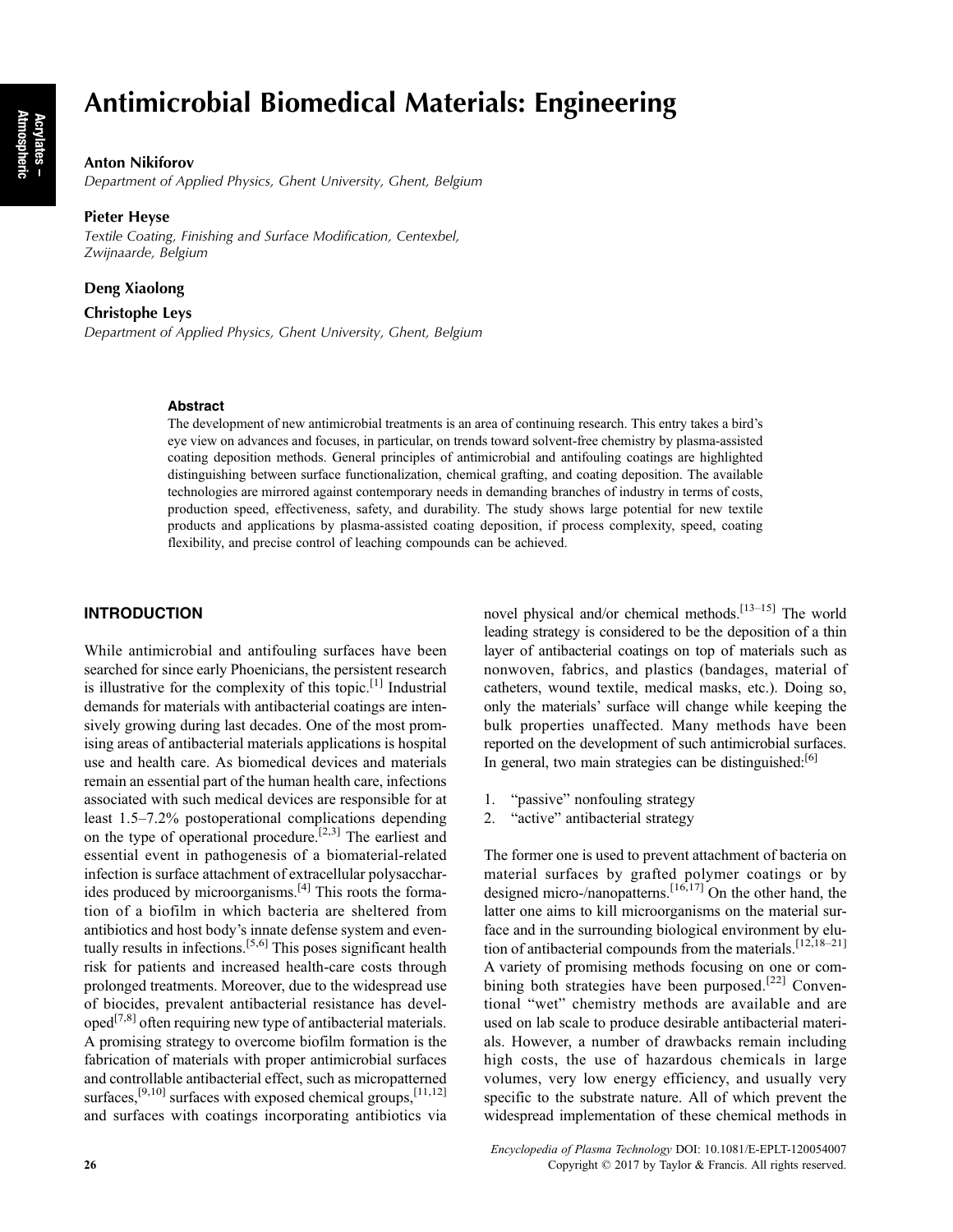large-scale production of antibacterial surfaces, especially in biomedical sector where outstanding quality is one of the key requirements.

New developments in plasma-based methods for engineering of antibacterial materials is considered as a suitable and versatile approach transferable between a large range of different materials at a low temperature without any need of specific substrate or any chemical solvents. The plasmaassisted approach allows for very specific surface modifications of the materials by grafting chemical functionalities or by depositing nanometer thick coatings with high antibacterial efficiency. Among different antibacterial agents applied in plasma-based methods, nanoparticles of metals and oxides in size range of 5–200 nm have found to be very effective against bacteria and microorganisms. Metal compounds like silver (Ag and salts) or copper (Cu and salts), zinc (Zn), and some others are well known for intrinsic antimicrobial properties, and the release of metal ions is believed to be the main reason for their antibacterial activity.<sup>[\[19\]](#page-7-0)</sup> Solvated Ag<sup>+</sup>, Cu<sup>2+</sup>, and others ions are highly active by binding to membrane proteins and inducing structural changes in the bacterial cell wall and DNA leading to distortion of the cell metabolism and eventually cell death.[\[23\]](#page-7-0) Among them, Ag is the most investigated one. Due to their large surface-to-volume ratio and small size, silver nanoparticles (AgNPs) have raised as a new generation of antibacterials with diverse medical applications.<sup>[24]</sup> Unfortunately, the potential cytotoxicity and genotoxicity of nanoparticles obstruct practical applications in human body.<sup>[25–[27\]](#page-7-0)</sup> Considering the above concerns, it is important to fabricate new class of antibacterial surfaces with precise release of antibacterial constituents while confining the nanoparticle load firmly to the materials. In this way, the release of nanoparticles to the microenvironment is prevented. These novel materials combine the benefits of antibacterial properties and suppress the potential hazardous influence of the nanoparticles on human bodies.

This entry is focusing on low-temperature plasma at reduced or atmospheric pressure for manufacturing surfaces with high antibacterial activity for biomedical applications. Two strategies of production are considered: grafting and plasma deposition of thin films.

# **PLASMA GRAFTING AND DEPOSITION FOR ANTIMICROBIAL MATERIALS**

Downloaded by [Alma Mater Studiorum - Università di Bologna], [Anton Nikiforov] at 07:13 07 February 2017

Downloaded by [Alma Mater Studiorum - Università di Bologna], [Anton Nikiforov] at 07:13 07 February 2017

Plasma processes can be applied at various levels to prevent biofilm formation and thus microorganisms attaching to the surface of, for example, medical tools. Plasma-assisted surface functionalization can result in anti-adhesive surfaces, while plasma grafting creates suitable grounds for subsequent (or simultaneous) attachment of antimicrobial compounds. In such methods, a monolayer of functional chemical groups is targeted. However, plasmas may also produce thin, confluent coatings. Also in this case, the prevention of biomolecule adhesion or controlled release of biocides is aimed at.<sup>[\[28\]](#page-7-0)</sup> In addition, plasma treatment is evolving from "lab to fab" and, when applied properly, damage to the material surface is absent, even for sensitive substrates such as textiles.<sup>[\[29,30\]](#page-7-0)</sup> Plasma treatments on textiles have been reported beneficial for a range of textile properties such as (among others) dye ability, wettability, and antimicrobial treatments.[\[31\]](#page-7-0)

#### **Plasma Grafting of Antibacterial Components**

Anchoring or grafting antibacterial agents on the surface of substrates using wet chemical solution reactions have been discussed to enhance the efficiency of incorporation for long time. In general, a chemical pretreatment of the substrates is applied in order to introduce chemical groups such as amine groups<sup>[\[32,33\]](#page-7-0)</sup> or sulfonated groups.<sup>[\[34\]](#page-7-0)</sup> However, the low concentration of antibacterial agents (e.g., for AgNPs typically less than 2%) and weak bonds of the immobilization strongly affect the antibacterial efficiency of the biomedical substrates in chemical grafting. Additionally, wet methods are substrate specific, not applicable to plastics (or difficult to implement), not environmental friendly, and have to be adapted to treat textile materials like nonwoven and fabrics.

In order to counteract biofilm formation, initial attachment of proteins and polysaccharides can be prevented by creating super hydrophobic or super hydrophilic sur-faces.<sup>[\[35](#page-7-0)–37]</sup> Although this may sound contradictory, both types of surfaces act in different manner to prevent microbial attachment. Using, for example, fluorinated carbons such as  $C_3F_8$  and  $C_2F_6$ , the free surface energy is dramatically reduced to a level at which the biomolecules no longer stick to the surface.<sup>[\[38\]](#page-8-0)</sup> Super hydrophilic surfaces strongly repel long-chain hydrocarbons, regularly found on organic molecules. Both have demonstrated feasibility with plasma grafting.[\[28\]](#page-7-0)

Plasma has been widely used as a pretreatment step to activate or modify material surfaces, improving grafting efficiency or incorporating antibacterial components onto surfaces. Due to their natural antibacterial/antifungal properties, chitosan and its derivatives have been widely used in biomedical materials. Chang et al. used plasma pretreatment to promote grafting of chitosan on polyester fabrics to obtain antibacterial activity.<sup>[\[39\]](#page-8-0)</sup> In their work, fabrics were pretreated by argon/oxygen  $(Ar/O<sub>2</sub>)$  dielectric barrier discharge (DBD) plasma for surface activation, then exposed to atmosphere for further oxidization, and finally immersed in chitosan solvents for chitosan grafting. It was found that the modified fabrics not only exhibited strong antibacterial activity against Bacillus subtilis and Staphylococcus aureus but also improved biocompatibility with fibroblasts cells. Grafting of chitosan onto the surface of woven poly(ethylene terephthalate) (PET) materials and polyethylene (PE) films with air DBD and corona plasma pretreatments was reported.<sup>[\[40](#page-8-0)–42]</sup> [Fig. 1](#page-2-0) presents AFM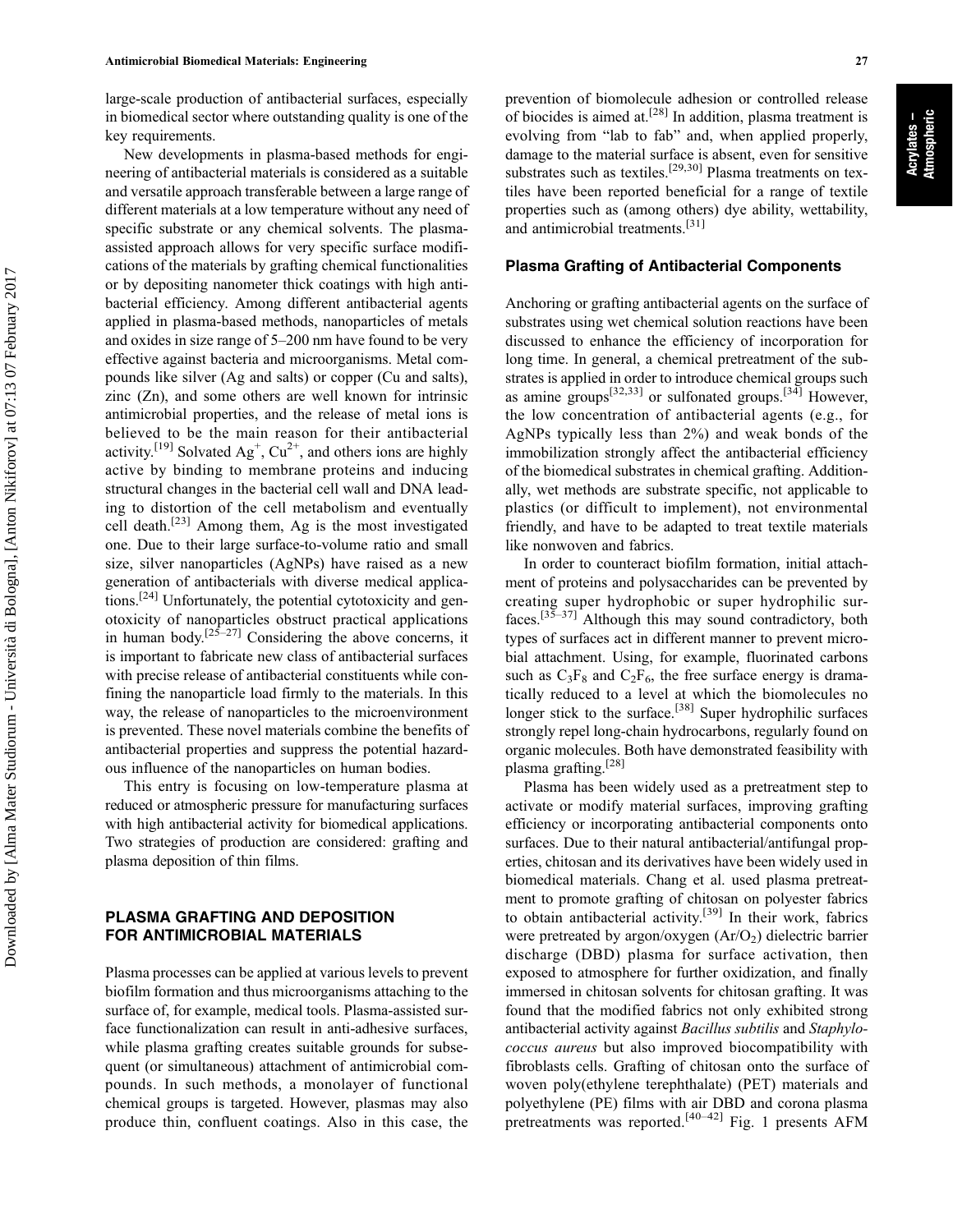<span id="page-2-0"></span>

Fig. 1 AFM 2-D images of PE surface: (A) before plasma treatment and without chitosan deposition and (B) after plasma treatment and chitosan deposition. Source: From Stoleru, Tsekov, et al.[\[42\]](#page-8-0) ©2015 Wiley Periodi-

images of untreated and treated PE surfaces under different conditions. After plasma pretreatment, chitosan was successfully deposited on the PE surface (Fig. 1). The results further confirm the importance of plasma surface pretreatment. Similar to chitosan, having a dense loading of ammonia (NH<sub>3</sub>) groups, quaternary NH<sub>3</sub> compounds (QACs) have been immobilized on surfaces via plasma deposition as well.<sup>[43–[45\]](#page-8-0)</sup> QACs are supposed to interact with the bacterial cell wall creating voids and thus deplet-ing the bacterial cell.<sup>[\[46\]](#page-8-0)</sup>

Many other natural compounds, like nisin peptides, thymol, and herbal extracts, have been grafted onto plasma-treated polymer surfaces to obtain antibacterial materials.<sup>[\[47](#page-8-0)–50]</sup> Three types of plasma pretreatment, namely nitrogen  $(N_2)$  plasma modification, Ar/O<sub>2</sub> plasma modification, and plasma-induced grafting of acrylic acid (AA), were used to incorporate nisin peptides onto the surface of low-density PE films.  $[47]$  It was found that nisin adsorption onto the surface was affected by many factors: type of surface, hydrophobic and hydrophilic interactions, surface charge, and surface topography. The antibacterial activity of nisin-functionalized films was dominated by distribution and amount of nisin on the surfaces. In general, samples with hydrophilic feature, low electrostatic surface charge, and/or granular structures showed stronger absorption capability of nisin and exhibited stronger antibacterial activities. One has to keep in mind that general antibacterial efficiency of surfaces should be considered as the combined effect of many factors instead of any single one. Duday et al. used plasma-polymerized organosilicon coatings as a reactive layer for the immobilization of nisin onto steel surfaces.<sup>[\[48\]](#page-8-0)</sup> In addition to effective bacterial reduction, the organosilicon-based surfaces were also very stable under several cleaning conditions.

There has been growing interest in using metals as antimicrobial agents. In most cases, metal components like Ag, Cu, and zinc in form of ions, nanoparticles, microparticles, etc. are adopted because of their pronounced oligodynamic and biocidal activity. Ag-loaded cotton/polyester fabrics with antimicrobial activity were prepared by Kostic et al. by a two-step process: the raw fabrics were exposed to air

DBD plasma for surface activation and then immersed into an aqueous silver nitrate  $(AgNO_3)$  solution for Ag sorp-tion.<sup>[\[51\]](#page-8-0)</sup> It was demonstrated that both treatment time and aging time strongly affected  $Ag<sup>+</sup>$  sorption of the fabrics. Maximum Ag sorption was found 7 days after plasma treatment of the fabrics. Antimicrobial activity of the Ag-loaded fabrics was determined after one or two washing cycles with laundry detergent. Despite of a slight decrease after the first washing cycle, antimicrobial activity of the Agloaded fabrics was stable afterward. This method was intended to be used in preparation of specific textiles like rubber footwear lining with antimicrobial activity and improved comfort. In addition, a similar method was used to prepare antimicrobial viscose fabrics with incorporation of  $Ag<sup>+</sup>$  or Cu<sup>2+</sup> using AgNO<sub>3</sub> solution and copper sulfate  $(CuSO<sub>4</sub>)$  solution, respectively.<sup>[52]</sup> It is interesting to note that water sorption of DBD-treated samples exhibited no change after 6 months. Sorption of  $Ag<sup>+</sup>$  increased up to 100% after 7 days of aging, whereas that of  $Cu^{2+}$  ions decreased with any further aging.

cals Inc.

Due to large surface-to-volume ratio and small size, many metal or metal-based nanoparticles, such as AgNPs, Cu nanoparticles, gold nanoparticles, and zinc oxide nanoparticles, have emerged as a new generation of antibacterial agent for diverse applications.<sup>[\[53](#page-8-0) $-56$ ]</sup> Vu et al. incorporated AgNP onto the surfaces of polyamide 6.6 (PA) fabrics by a two-step process: raw fabrics were pretreated by an air DBD plasma for surface activation and then immersed into Ag particles dispersions for AgNPs incorporation.<sup>[\[53\]](#page-8-0)</sup> It was confirmed that plasma pretreatment could remarkably increase dispersed AgNPs content on the fabrics surface.<sup>[\[57\]](#page-8-0)</sup> Dispersions with three sizes of AgNPs (10, 20, and 50 nm) were prepared to study the effect of nanoparticles size on their adsorption in plasma pretreated PA fabrics. It was found that AgNPs in small size exhibited high adsorption in the fiber surfaces. In addition, AgNPs were also incorporated onto cotton textiles with help of tetrafluoromethane plasma pretreatment.[\[56\]](#page-8-0) Plasma treatment preserved the color and mechanical properties of cotton textiles and stimulated adhesion of AgNPs on the fabric surface due to plasma etching effect. Taheri et al. developed a sophisticated method to obtain AgNP-based antibacterial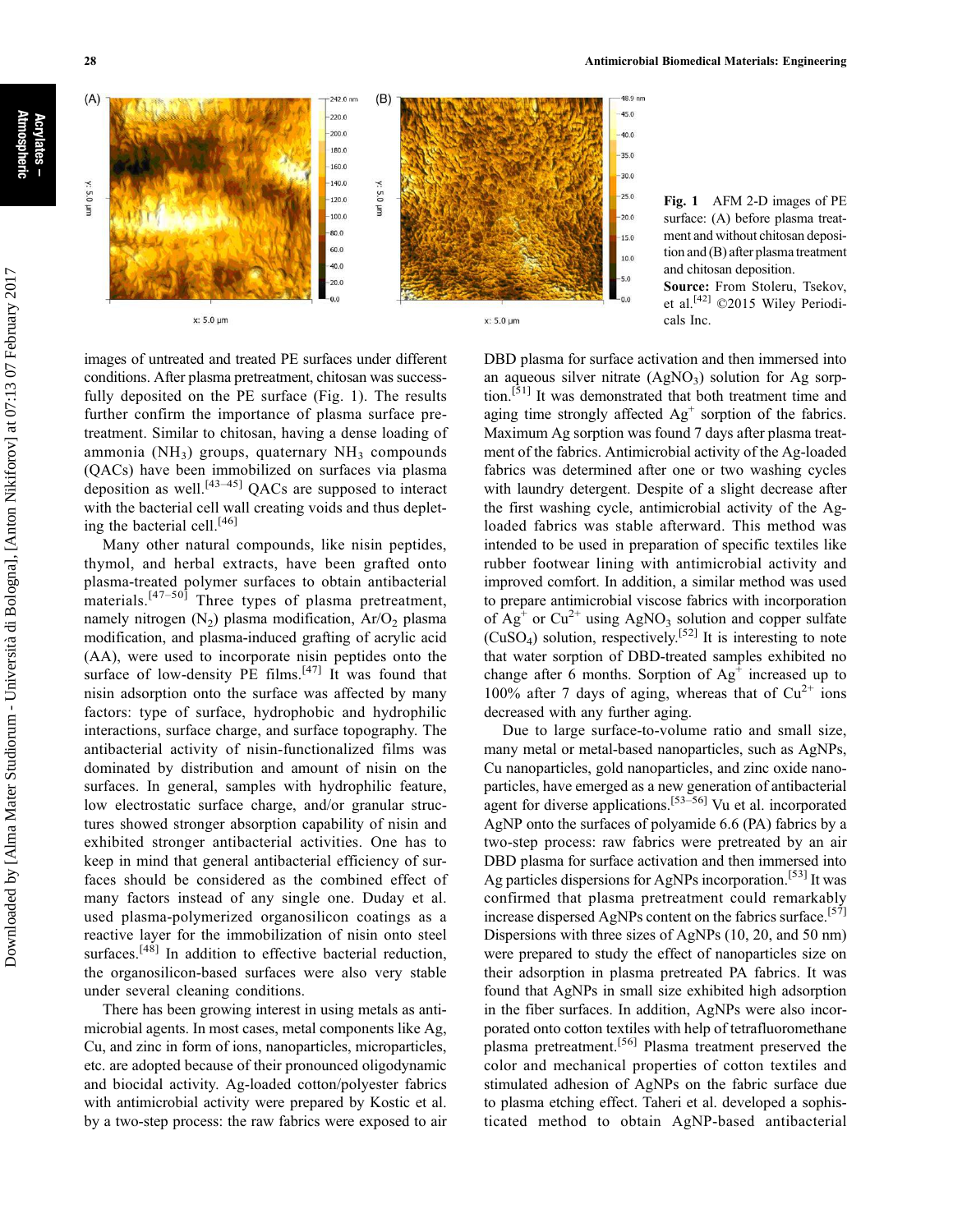coatings, in which AgNPs were capped with mercaptosuccinic acid in solvent processes, and then grafted onto an allylamine plasma-polymerized surface.<sup>[\[58,59\]](#page-8-0)</sup> It was shown that films exhibited no toxicity to primary fibroblast cells and no significant effect on innate immune cell function.

Comparative study of the effect of different plasma pretreatments, air DBD plasma pretreatment, and air diffuse coplanar surface barrier discharge (DCSBD) plasma pretreatment on incorporation of gold nanoparticles (AuNPs) to polypropylene (PP) nonwoven materials was carried out by Radic et al.<sup>[54]</sup> It was found that DCSBD plasma treatment introduced more hydrophilic functional groups, whereas DBD plasma treatment exhibited more pronounced morphology change of the surface. Compared to grafting of oxygenated functionalities, increase of roughness and "porosity" of the surface caused by stronger plasma etching was the main reason for a large impregnation of AuNPs on the samples.

#### **Plasma Deposition of Antibacterial Films**

In addition to plasma grafting where functional groups are produced on the substrate surface, plasma coating targets the formation of a confluent thin film covering the entire object. The active compound with respect to antimicrobial performance can be embedded in the film or be a conformal part of the film itself. The latter being exemplified by plasma sputtering of nano thin metal or metal oxide films in case of reactive sputtering. Here, the metal (or its oxide) itself will form the antimicrobial barrier.<sup>[60]</sup> In contrast to the coating material being antimicrobial, the surface structure may also exhibit interesting cell–surface interactions.<sup>[61]</sup>

# Plasma sputtering in engineering of antibacterial coatings

One of most promising technologies for deposition of antibacterial coating on industrial scale is the plasma-assisted sputtering. Since energetic ions used generated in the plasma zone during sputtering (up to 50 eV), deposition of organic antibacterial films by this method is difficult and most of research has been focused on production of inorganic nanocomposites and combination of nanoparticles with organosilicon matrix. Deposition and antibacterial properties of Ag nanocomposite thin films based on an organosilicon matrix have been well studied by associating plasma polymerization and simultaneous Ag sputtering in a single-step process.<sup>[62–[67\]](#page-8-0)</sup> In the proposed method (Fig. 2A), an Ag radio-frequency (RF)-power electrode was subjected to Ar plasma as the source of AgNPs. The balance between Ag sputtering and plasma polymerization was monitored through a pulsed hexamethyldisiloxane (HMDSO) mass flow rate.<sup>[\[64\]](#page-8-0)</sup> The Ag contents obtained under different plasma process conditions ranged between 0 and 32.5 atm.%. The film properties, such as Ag content, nanoparticle size, and matrix composition, were controlled



 $(B)$ 



Fig. 2 Experimental setup for simultaneous plasma polymerization and Ag sputtering (A) and TEM image of nanocomposite materials high Ag volume fraction deposited on Cu grid. (B) Insertion on TEM image is a view of diffraction patterns. Source: From Peter, Wegner, et al.<sup>[\[68\]](#page-9-0)</sup> ©2011 Elsevier.

through processing parameters. Under certain operating conditions, Ag particles were homogeneously distributed inside the bulk matrix and presented as different volume fragments (see Fig. 2B).<sup>[\[62,](#page-8-0)[65,68\]](#page-9-0)</sup> Depending on the Ag concentration at the surface, the aging of the nanocomposite coatings in saline solution exhibited two different aging mechanisms: for the coating with low Ag content (7.5 atm.%), the amount of Ag decreased at the surface but the coating thickness did no change, whereas for the coating with high Ag content (20.3 atm.%), matrix erosion was observed with reducing Ag content.<sup>[\[67\]](#page-9-0)</sup> The potential of anti-adhesive films was evaluated in vitro for the model yeast Saccharomyces cerevisiae by performing shear-flowinduced detachment experiments, under well-controlled hydrodynamic and physico-chemical conditions. The maximal effect was achieved for the organosilicon matrix alone. When AgNPs were incorporated, yeast detachment was Acrylates – Atmospheric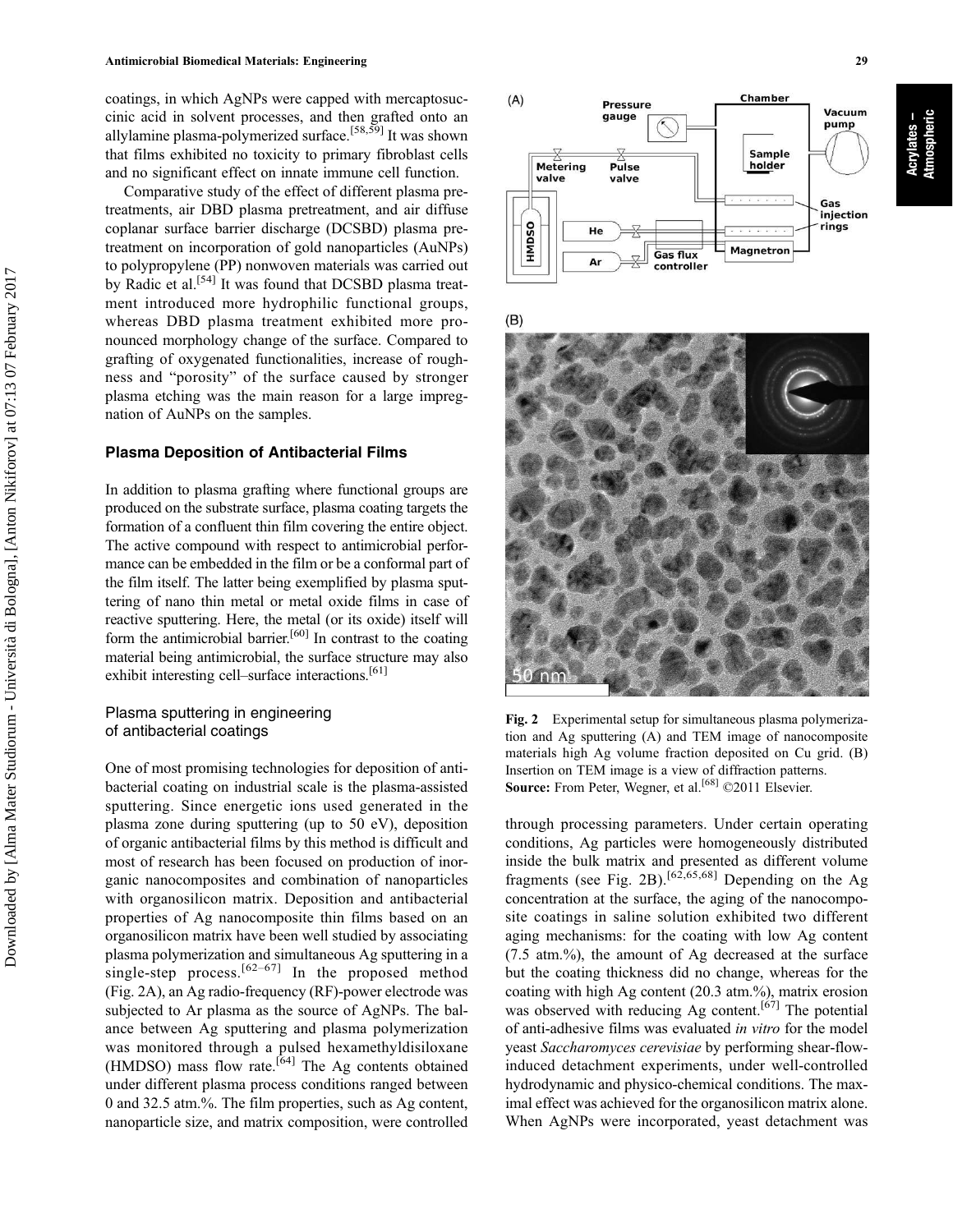lower, probably due to the strong affinity of embedded Ag for biological components of the cell wall surface. The presence of methyl groups in the matrix network could also promote enhanced hydrophobic yeast/coating interactions. An antimicrobial action of Ag (conjugated effect of nanoparticles and chemisorbed  $Ag<sup>+</sup>$  and complexes released through nanoparticle oxidation) at the immediate vicinity of the coating surface occurred, depending on the Ag content.

Besides using organosilicon, hydrocarbons were also used as the matrix for the incorporation of AgNPs to obtain nanocomposite coatings by simultaneously Ag sputtering and plasma polymerization with carbon dioxide  $(CO_2)$ / ethylene (C<sub>2</sub>H<sub>4</sub>) or NH<sub>3</sub>/C<sub>2</sub>H<sub>4</sub> as gaseous monomers.<sup>[69–72]</sup> It was found that the Ag content, the AgNPs morphology, and Ag particles distribution in the matrix were dominated by parameters like power input into the plasma system, the gas ratio, and coating thickness.<sup>[\[69\]](#page-9-0)</sup> Increasing  $CO<sub>2</sub>/C<sub>2</sub>H<sub>4</sub>$ ratios results in an increase of Ag content but with smaller particles size. On the other hand, a high power input results in increase of the incorporated Ag as well as in the size of the particles. The release kinetics of Ag from those coatings in deionized water was influenced by Ag content as well as by morphology and distribution of AgNPs. In general, the nanocomposite coatings released most bound Ag within the first day of immersion in water yielding an antibacterial burst. Moreover, the type of monomer mixture gas,  $CO_2/C_2H_4$  and  $NH_3/C_2H_4$ , also led to different chemical properties and Ag release kinetic property of the nanocomposite coatings.<sup>[\[70\]](#page-9-0)</sup> A high antibacterial effectiveness was achieved by tuning the polymer–Ag nanocomposite properties.

Other metals like Cu and platinum (Pt) were also used as sputtering electrode for the deposition of nanocomposite coatings.[\[73,74\]](#page-9-0) Daniel et al. reported the synthesis of an antibacterial nanocomposite of Cu-containing organosilicon thin film on stainless steel using the mixed plasmaenhanced chemical vapor deposition-sputtering deposition technique.<sup>[\[73\]](#page-9-0)</sup> It was found that the antimicrobial activity depended on the content of incorporated Cu in the nanocomposite coatings.

#### Direct plasma deposition of antibacterial coatings

Plasma deposition of organic coatings is characterized by a polymerization process initiated in the discharge. Therefore, gaseous, vaporized, or atomized precursor molecules are injected in the discharge zone. Polymerization is initiated by radicals from the discharge, and the coating is deposited on the surface of the substrate.<sup>[\[75\]](#page-9-0)</sup> This technology has been deployed successfully for depositing nonadhesive coatings for antimicrobial purposes. Brush-like PEG hydrophilic surfaces and fluorocarbon-based hydrophobic treatments have been developed.<sup>[\[28\]](#page-7-0)</sup> In addition to inherently bioactive coatings, plasma also allows for the deposition of a very thin matrix in which a bioactive component is trapped. In this case, it is clear that some mobility of the antimicrobial product is required to be active at the surface. Such coatings can be deposited via simultaneous addition of both precursor and antimicrobial to the discharge. Such slow release coatings have been used for antifouling purposes using, for example, poly(butyl)methacrylate, diethylene glycol dimethyl ether, or poly(ethylene)oxide as matrix and antibiotics, Ag, or triclosan as bioactive compound. To gain better control over release kinetics and better entrapment of the active molecules, additional post plasma coatings can be added.<sup>[\[28\]](#page-7-0)</sup>

Since the chemical structure of organic antibacterial agents can be strongly affected by plasma, other plasma deposition methods for antibacterial coating deposition were applied through the production of thin films containing certain type of nanoparticles.[\[76\]](#page-9-0) Stability of nanoparticles during plasma deposition is a key to success. Most of plasma-assisted methods of direct deposition are developed through the use of atmospheric pressure plasma sources whereas low-pressure plasma sources are mostly used for sputtering described in previous section. Beier et al. deposited antibacterial and abrasive-wear-resistant AgNP-contained nanocomposite coatings using an atmospheric pressure plasma jet process.[\[77\]](#page-9-0) These films were deposited onto glass surface using an ambient air plasma jet system with HMDSO as the organosilicon precursor and spraying an optimized  $AgNO<sub>3</sub>$  solution into the plasma jet for the in situ formation of AgNPs in plasma. It was shown that, instead of silver oxide, mainly pure AgNPs were created inside the plasma. They also confirmed the incorporation of different Ag particles with size up to 100 nm. Washing tests indicated a burst removal of surface-bound particles at the first few washing cycles followed by a diffusion process of  $Ag^+$ , which contributed to long-term antibacterial activity even after repeated washing.

Deng et al. developed a novel, dry, one-step process using atmospheric pressure plasma jet for the deposition of nanocomposite thin films with high concentration of AgNPs.[\[78\]](#page-9-0) An atmospheric pressure DC plasma jet, which consists of a pin-to-mesh electrode in a quartz tube, was used as the plasma source. AgNPs were provided by a feeding module and introduced into the process by the passing  $N_2$ . It was shown that control of morphology of AgNPs in the films could be achieved by varying the feeding rate of AgNPs. Ag content in the films was controlled from few percent to more than 30%. When AgNPs were introduced, they were oxidized by atomic O formed in the plasma and concurrently tetramethyldisiloxane fragments recombined on their surface which results into the film growth directly on AgNPs. Surface coating of AgNPs had a number of imperfections (cracks, pores, and open places), hence the release of  $Ag<sup>+</sup>$  was possible from the films by controlling the process through changing the deposition parameters. Two parameters were expected to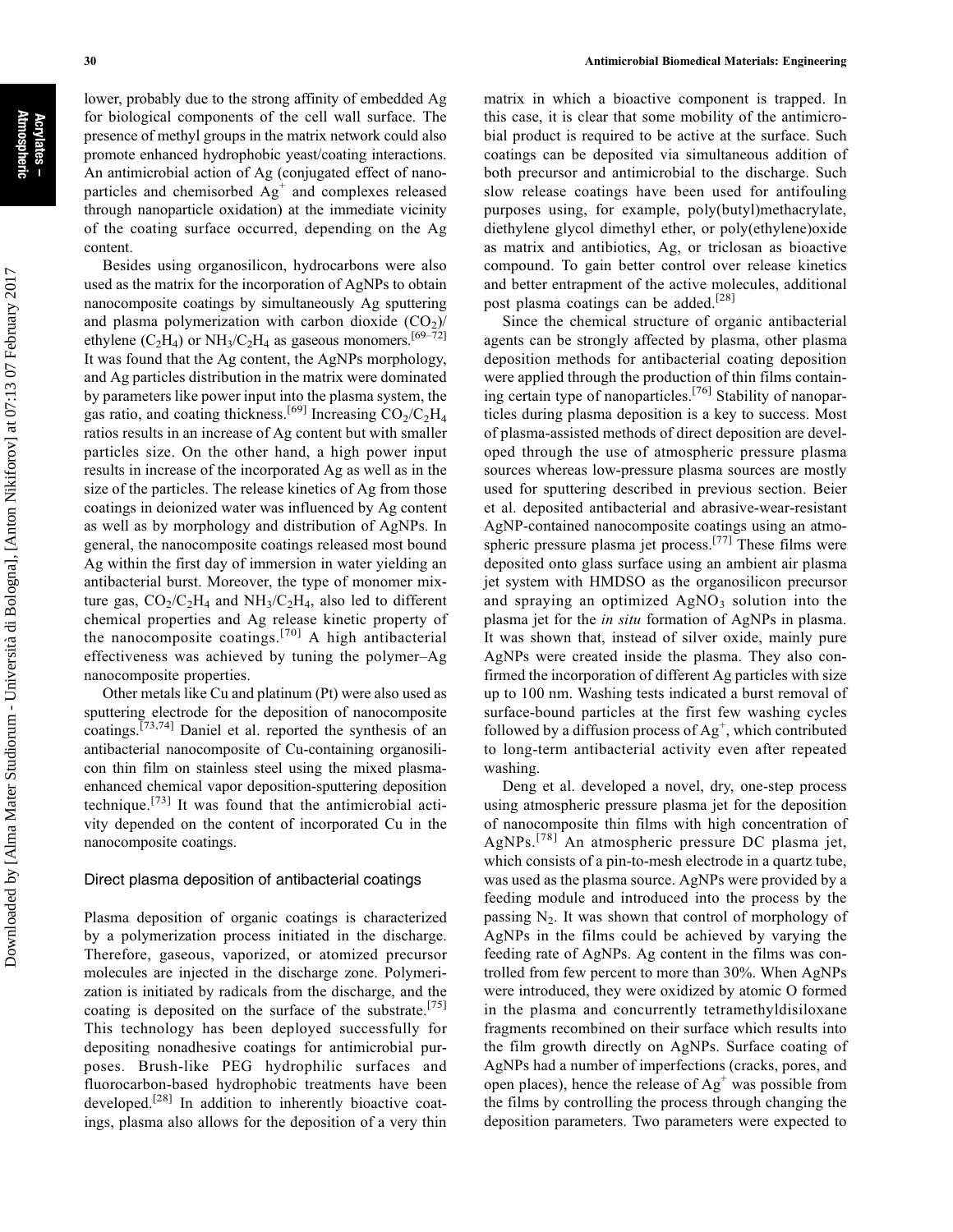

Fig. 3 (A) The experimental steps for the fabrication of AgNPs within amine plasma polymer films and structural scheme of nanocomposite film, (B) Staphylococcus epidermidis adhesion and colonization after 4 hours on (a) HApp only (no Ag), (b) HA film loaded with AgNPs, and (c) HA film loaded with AgNPs and covered with an additional layer 6 nm thick of HApp. Biofilm formation after 24 hours on samples loaded with AgNPs covered with an additional layer of HApp of (d) 6 nm, (e) 12 nm, and (f) 18 nm thickness. Source: From Armentano, Arciola, et al.<sup>[\[79\]](#page-9-0)</sup> ©2014 ACS Publications.

significantly affect the imperfections in the coatings of AgNPs: the total gas flow and the plasma discharge power. Antibacterial assays of films performed by macrodilution using *Escherichia coli* and *S. aureus* strains have demonstrated high antibacterial activity of deposited coatings.

Another type of nanocomposite coatings based on a multilayer concept, mostly with three layers as a sandwich structure, has been reported by many groups. In such approach, antibiotic nanoparticles are enclosed between two polymer layers. Vasilev et al. developed a tunable antibacterial triple-layer coating based on amine plasma polymer films loaded with AgNPs.<sup>[\[79\]](#page-9-0)</sup> The experimental strategy for the generation of AgNPs within n-heptylamine plasma polymer (HApp) films employed is shown in Fig. 3A. Firstly, a 100-nm thick HApp film was deposited on substrates, which was placed into  $AgNO<sub>3</sub>$  solution in order to load with Ag<sup>+</sup>. Reduction of  $Ag<sup>+</sup>$  to metallic Ag was subsequently achieved by immersion of samples in a solution of sodium borohydride. Finally another thin layer of HA polymers was deposited on the top of the film loaded with AgNPs (Fig. 3A). The amount of loaded AgNPs was influenced by the time of immersion in  $AgNO<sub>3</sub>$  solution, the reduction time, and the thickness of the first HA polymer. The authors found that the  $Ag<sup>+</sup>$  diffusion kinetics could be controlled by the second HA polymer layer and was able to completely inhibit bacterial colonization (Fig. 3B).

Besides HA polymer, polymers like polytetrafluoroethylene (PTEE) and organosilicon have also been used to obtain multilayer nanocomposite coatings. Alissawi et al. deposited two layers of PTEE coatings to immobilized AgNPs, which was deposited on the top of first layer by

thermal evaporation from an alumina crucible.<sup>[\[80\]](#page-9-0)</sup> Due to the hydrophobic property of PTEE, the second layer (also known as barrier layer) on the sample exhibited an insufficient water uptake for a high  $Ag<sup>+</sup>$  release. Later, they used plasma-polymerized HMDSO coatings as the barrier layer for nanocomposite films.[\[64\]](#page-8-0) The water uptake property of nanocomposite films was strongly depending on the property of HMDSO coatings and thickness. In general, a high  $Ag<sup>+</sup>$  release occurs for hydrophilic thin films deposited with more  $O_2$  during plasma polymerization. On the other hand, increasing the thickness of HMDSO-based barrier layer reduced the amount and release rate of  $Ag^+$ . AgNPs can also be immobilized on many surfaces via a double layer of plasma-polymerized organosilicon films.[\[81\]](#page-9-0) The nanocomposite films were prepared using a three-step procedure, as shown in [Fig. 4A](#page-6-0). At first, an organosilicon thin film was deposited using a plasma jet deposition system. This 70 nm layer is used as a reservoir layer for the Ag immobilization and to control the AgNPs adhesion to the surface. In the following steps, the samples with the plasma-polymerized layer on top were immersed into a suspension of AgNPs in ethanol and raised for drying. In the final step of the process, a second layer of organosilicon film was deposited using the plasma jet system. This second layer is used as a barrier to prevent the release of AgNPs. The antimicrobial properties of the samples were tested against Pseudomonas aeruginosa, S. aureus, and Candida albicans, as shown in [Fig. 4B](#page-6-0). Samples with a 70-nm organosilicon film having no antimicrobial activity were used as a control. For the sample without the barrier layer, AgNPs on the materials have sufficient contact with the medium. Therefore, they can provide a fast release of  $Ag<sup>+</sup>$  into the medium and exhibit the strongest antimicrobial activity against Acrylates – Atmospheric

Acrylates –<br>Atmospheric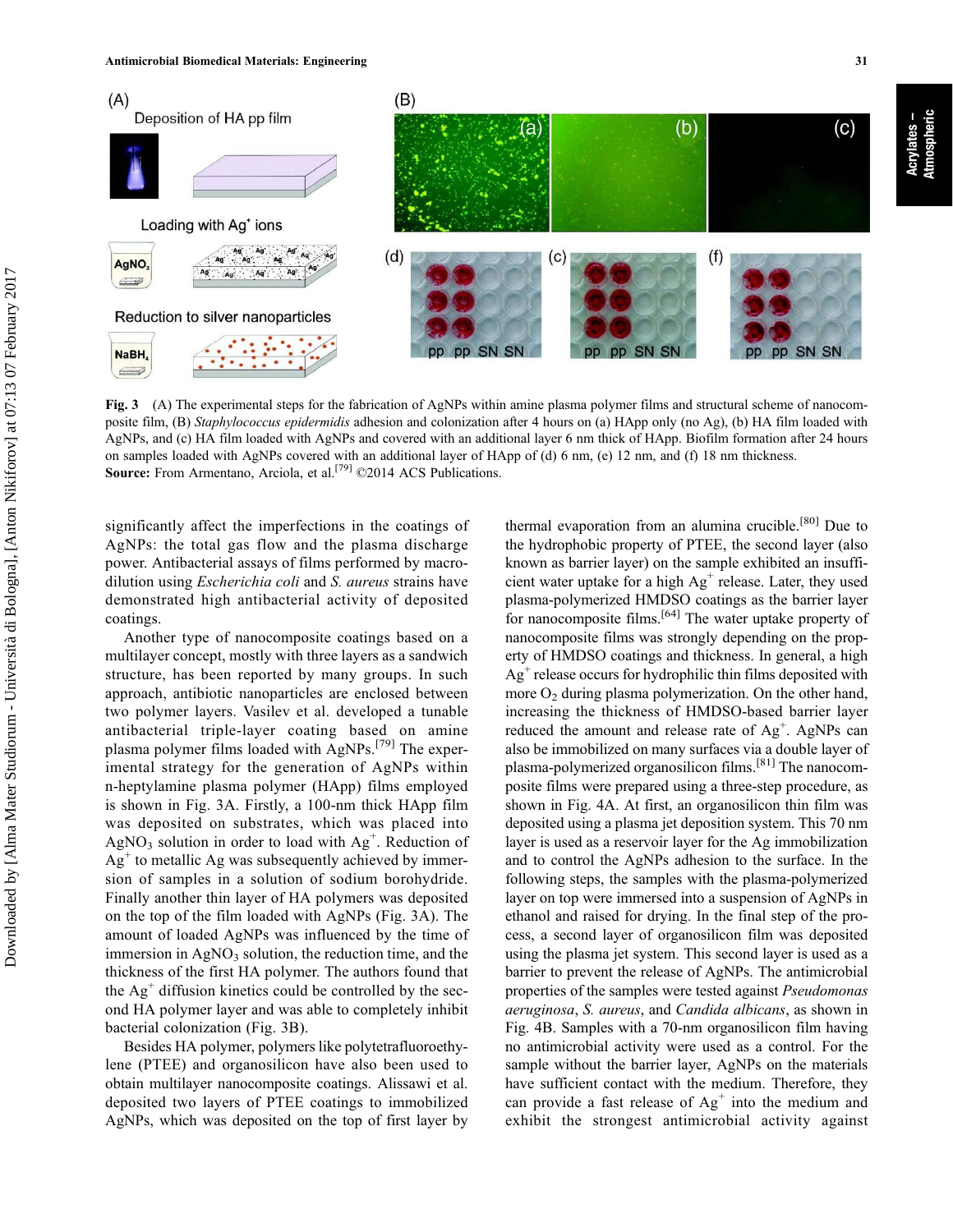

<span id="page-6-0"></span>



Fig. 4 (A) Immobilization on various surfaces via a double layer of plasma-polymerized organosilicon films. (B) Antimicrobial activity against three microorganisms. (C) Ag concentration of the samples after several washing cycles.

Washing cycles

Source: From Xiaolong, Yu Nikiforov, et al.<sup>[\[81\]](#page-9-0)</sup> ©2015 Nature.

microorganisms. When a barrier film is deposited, the direct contact between AgNPs and the medium is hampered and the release of  $Ag<sup>+</sup>$  from AgNPs is reduced. In this case, the  $Ag<sup>+</sup>$  release is only possible through small cracks and pores in the barrier layer. Moreover, the thickness of the barrier layer significantly influences the antimicrobial efficiency[.\[81,82\]](#page-9-0)

The durability of incorporated AgNPs in the materials was evaluated through a washing test of the samples after 1, 3, 5, and 10 washing cycles for 40 minutes each in a 200 ml of deionized water. Fig. 4C shows Ag concentration on the top surface of three different samples after several washing cycles. In samples without barrier layer, Ag exhibits nonuniform kinetics of release at the first five washing cycles demonstrating high durability of the coatings with the barrier layer.

# **CONCLUSION**

Engineering of novel materials with high antibacterial efficiency is extremely fast growing field of science and technology. Among considerable progress on lab scale, a shear number of technological boundaries remain such as substrate specificity, durability, ease of application, efficiency, broad spectrum, environmental safety, and, public concern about nanomaterials. Although a large number of demonstrated effective treatments are available, available methods suffer from complex and multistep processes, the use of toxic compounds, excessive leaching or slow but finite release, wet chemistry, or rigid matrixes. In particular for textiles, low-cost, flexible coatings and durable treatments are prerequisite for industrial implementation. Using plasma technology, energy and chemical resources can be limited, while very thin layers of well-bound coatings can be deposited. The effectiveness of plasma treatment for developing antimicrobial textiles has been proven and the challenge is to extend this technology toward industry. However, obstacles such as coating flexibility, ease of implantation in medical materials, production, and processing speed need to be tackled in order to pave the way for a new generation of antibacterial products.

#### **REFERENCES**

- 1. Dafforn, K.A.; Lewis, J.A.; Johnston, E.L. Antifouling strategies: History and regulation, ecological impacts and mitigation. [Mar. Pollut. Bull.](http://www.crcnetbase.com/action/showLinks?crossref=10.1016%2Fj.marpolbul.2011.01.012) 2011, 62 (3), 453–465.
- 2. Parsons, J.K.; Varkarakis, I.; Rha, K.H.; Jarrett, T.W.; Pinto, P.A.; Kavoussi, L.R. Complications of abdominal urologic laparoscopy: Longitudinal five-year analysis. Urology 2004, 63 (1), 27–32.
- 3. Ogura, K.; Yasunaga, H.; Horiguchi, H.; Ohe, K.; Shinoda, Y.; Tanaka, S.; Kawano, H.; Bone, J. Impact of hospital volume on postoperative complications and in-hospital mortality after musculoskeletal tumor surgery: Analysis of a national administrative database. J. Bone Joint Surg. Am. 2013, 95 (18), 1684–1691.
- 4. Francolini, I.; Donelli, G. Prevention and control of biofilm based-medical device related infections. FEMS Immunol. Med. Mic. 2010, 59 (3), 227–238.
- 5. Knetsch, M.L.W.; Koole, L.H. New strategies in the development of antimicrobial coatings: The example of increasing usage of silver and silver nanoparticles. Polymers. 2011, 3 (1), 340–366.
- Vasilev, K.; Griesser, S.S.; Griesser, H.J. Antibacterial surfaces and coatings produced by plasma techniques. Plasma Process. Polym. 2011, 8 (11), 1010–1023.
- 7. Grainger, D.W.; van der Mei, H.C.; Jutte, P.C.; van den Dungen, J.J.; Schultz, M.J.; van der Laan, B.F.; Zaat,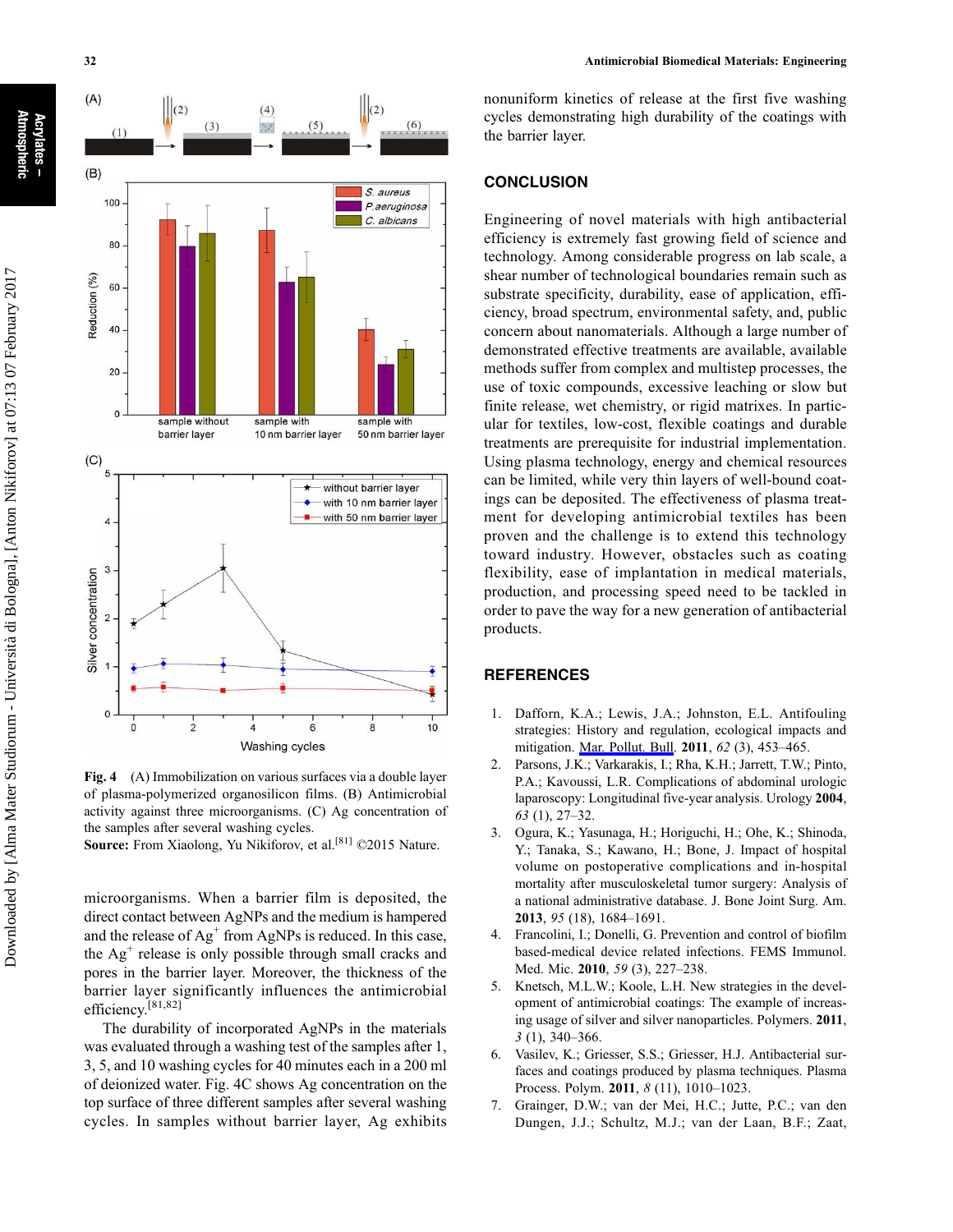<span id="page-7-0"></span>SA.; Busscher, H.J. Critical factors in the translation of improved antimicrobial strategies for medical implants and devices. [Biomaterials](http://www.crcnetbase.com/action/showLinks?crossref=10.1016%2Fj.biomaterials.2013.08.043). 2013, 34 (37), 9237-9243.

- 8. Levy, S.B.; Marshall, B. Antibacterial resistance worldwide: Causes, challenges and responses. Nat. Med. 2004, 10 (12), 122–129.
- 9. Arias, C.A.; Murray, B.E. Antibiotic-resistant bugs in the 21st century–A clinical super-challenge. New Engl. J. Med. 2009, 360 (5), 439–443.
- 10. Singh, A.V.; Vyas, V.; Patil, R.; Sharma, V.; Scopelliti, P.E.; Bongiorno, G.; Podestà, A.; Lenardi, C.; Gade, W.N.; Milani, P. Quantitative characterization of the influence of the nanoscale morphology of nanostructured surfaces on bacterial adhesion and biofilm formation. Plos One. 2011, 6 (9), e25029.
- 11. Anselme, K.; Davidson, P.; Popa, A.; Giazzon, M.; Liley, M.; Ploux, L. The interaction of cells and bacteria with surfaces structured at the nanometre scale. Acta Biomater. 2010, 6 (10), 3824–3846.
- 12. Banerjee, I.; Pangule, R.C.; Kane, R.S. Antifouling coatings: Recent developments in the design of surfaces that prevent fouling by proteins, bacteria, and marine organisms. Adv. Mater. 2011, 23 (6), 690-718.
- 13. Kerkeni, A.; Behary, N.; Dhulster, P.; Chihib, N.-E.; Perwuelz, A. Study on the effect of plasma treatment of woven polyester fabrics with respect to nisin adsorption and antibacterial activity. J. Appl. Polym. Sci. 2013, 129 (2), 866–873.
- 14. Taglietti, A.; Arciola, C.R.; D'Agostino, A.; Dacarro, G.; Montanaro, L.; Campoccia, D.; Cucca, L.; Vercellino, M.; Poggi, A.; Pallavicini, P.; Visai, L. Antibiofilm activity of a monolayer of silver nanoparticles anchored to an aminosilanized glass surface. Biomaterials. 2014, 35 (6), 1779–1788.
- 15. Garcia-Fernandez, M.J.; Martinez-Calvo, L.; Ruiz, J.C.; Wertheimer, M.R.; Concheiro, A.; Alvarez-Lorenzo, C. Loading and release of drugs from oxygen-rich plasma poly-mer coatings. [Plasma Process. Polym.](http://www.crcnetbase.com/action/showLinks?crossref=10.1002%2Fppap.201100192) 2012, 9(5), 540–549.
- 16. Singh, A.V.; Vyas, V.; Patil, R.; Sharma, V.; Scopelliti, P.E.; Bongiorno, G.; Podestà, A.; Lenardi, C.; Gade, W.N.; Milani, P. Quantitative characterization of the influence of the nanoscale morphology of nanostructured surfaces on bacterial adhesion and biofilm formation. Plos One. 2011, 6 (9), e25029.
- 17. Anselme, K.; Davidson, P.; Popa, A.M.; Giazzon, M.; Liley, M.; Ploux, L. The interaction of cells and bacteria with surfaces structured at the nanometre scale. Acta Biomater. 2010, 6 (10), 3824–3846.
- 18. Kerkeni, A.; Behary, N.; Dhulster, P.; Chihib, N.-E.; Perwuelz, A. Study on the effect of plasma treatment of woven polyester fabrics with respect to nisin adsorption and antibacterial activity. J Appl. Polym. Sci. 2013, 129 (2), 866–873.
- 19. Braceras, I.; Oyarbide, J.; Azpiroz, P.; Briz, N.; Ipiñazar, E.; Álvarez, N.; Atorrasagasti, G.; Fratila, R.M.; Aizpurua, J.M. "Plasma-click" based strategy for obtaining antibacterial surfaces on implants. Plasma Process. Polym. 2013, 10 (4), 328–335.
- 20. Hasan, J.; Crawford, R.J.; Ivanova, E.P. Antibacterial surfaces: The quest for a new generation of biomaterials. Trend. Biotechnol. 2013, 31 (5), 31–40.
- 21. Garcia-Fernandez, M.J.; Martinez-Calvo, L.; Ruiz, J.-C.; Wertheimer, M.R.; Concheiro, A.; Alvarez-Lorenzo, C. Loading and release of drugs from oxygen-rich plasma polymer coatings. Plasma Process. Polym. 2012, 9 (5), 540–549.
- 22. Sileika, T.S.; Kim, H.D.; Maniak, P.; Messersmith, P.B. Antibacterial performance of polydopamine-modified polymer surfaces containing passive and active components. ACS Appl. Mater. Interf. 2011, 3 (12), 4602–4610.
- 23. Hasan, J.; Crawford, R.J.; Ivanova, E.P. Antibacterial surfaces: The quest for a new generation of biomaterials. Trends Biotechnol. 2013, 31 (5), 295–304.
- 24. Feng, Q.; Wu, J.; Chen, G.; Cui, F.; Kim, T.; Kim, J. A mechanistic study of the antibacterial effect of silver ions on Escherichia coli and Staphylococcus aureus. J. Biomed. Mater. Res. 2000, 52 (4), 662–668.
- 25. Marambio-Jones, C.; Hoek, E.M.V. A review of the antibacterial effects of silver nanomaterials and potential implications for human health and the environment. J. Nanopart. Res. 2010, 12 (5), 1531–1551.
- 26. Rai, M.; Yadav, A.; Gade, A. Silver nanoparticles as a new generation of antimicrobials. Biotechnol. Adv. 2009, 27 (1), 76–83.
- 27. Chaloupka, K.; Malam, Y.; Seifalian, A.M. Nanosilver as a new generation of nanoproduct in biomedical applications. Trends Biotechnol. 2010, 28 (11), 580–588.
- 28. Rauscher, H.; Perucca, M.; Buyle, G.; Kumar, V.; Rauscher, H.; Brétagnol, F.; Arefi-Khonsari, F.; Pulpytel, J.; Colpo, P.; Rossi, F. Preventing biofilm formation on biomedical surfaces. In Plasma Technology for Hyperfunctional Surfaces; Rauscher, H., Perucca, M., Buyle, G., Eds.; Wiley-VCH Verlag GmbH & Co. KgaA: Germany, 2010; 183–223.
- 29. Buyle, G.; Heyse, P.; Ferreira, I. Tuning the surface properties of textile materials. In Plasma Technology for Hyperfunctional Surfaces: Food, Biomedical, and Textile Applications; Rauscher, H., Perucca, M., Buyle, G., Eds.; Wiley-VCH Verlag GmbH & Co. KGaA: Germany, 2010; 133–182.
- 30. Shishoo, R. Plasma Technologies for Textiles; Woodhead Publishing: Cambridge, 2007; 322 pp.
- 31. Marcandalli, B.; Riccardi, C. Plasma treatments of fibres and textiles. In Plasma Technologies for Textiles; Shishoo, R., Ed.; Woodhead Publishing: Cambridge, 2007; 282–300.
- 32. AshaRani, P.; Low Kah Mun, G.; Hande, M.P.; Valiyaveettil, S. Cytotoxicity and genotoxicity of silver nanoparticles in human cells. Acs Nano. 2008, 3 (2), 279–290.
- 33. Carlson, C.; Hussain, S.M.; Schrand, A.M.; Braydich-Stolle, L.K.; Hess, K.L.; Jones, R.L.; Schlager, J.J. Unique cellular interaction of silver nanoparticles: Size-dependent generation of reactive oxygen species. J. Phys. Chem. B. 2008, 112 (43), 13608–13619.
- 34. AshaRani, P.V.; Hande, M.P.; Valiyaveettil, S. Antiproliferative activity of silver nanoparticles. BMC Cell Biol. 2009, 10, 65–79.
- 35. Bixler, G.D; Bhushan, B. Biofouling: Lessons from nature. Philos. Trans. A Math. Phys. Eng. Sci. 2012, 370 (1967), 2381–2417.
- 36. Patel, P.; Choi, C.K.; Meng, D.D. Superhydrophilic surfaces for antifogging and antifouling microfluidic devices. J. [Assoc. Lab. Autom](http://www.crcnetbase.com/action/showLinks?crossref=10.1016%2Fj.jala.2009.10.012). 2010, 15 (2), 114–119.
- 37. van Zoelen, W.; Buss, H.G.; Ellebracht, N.C.; Lynd, N.A.; Fischer, D.A.; Finlay, J.; Hill, S.; Callow, M.E.; Callow,

Atmospheric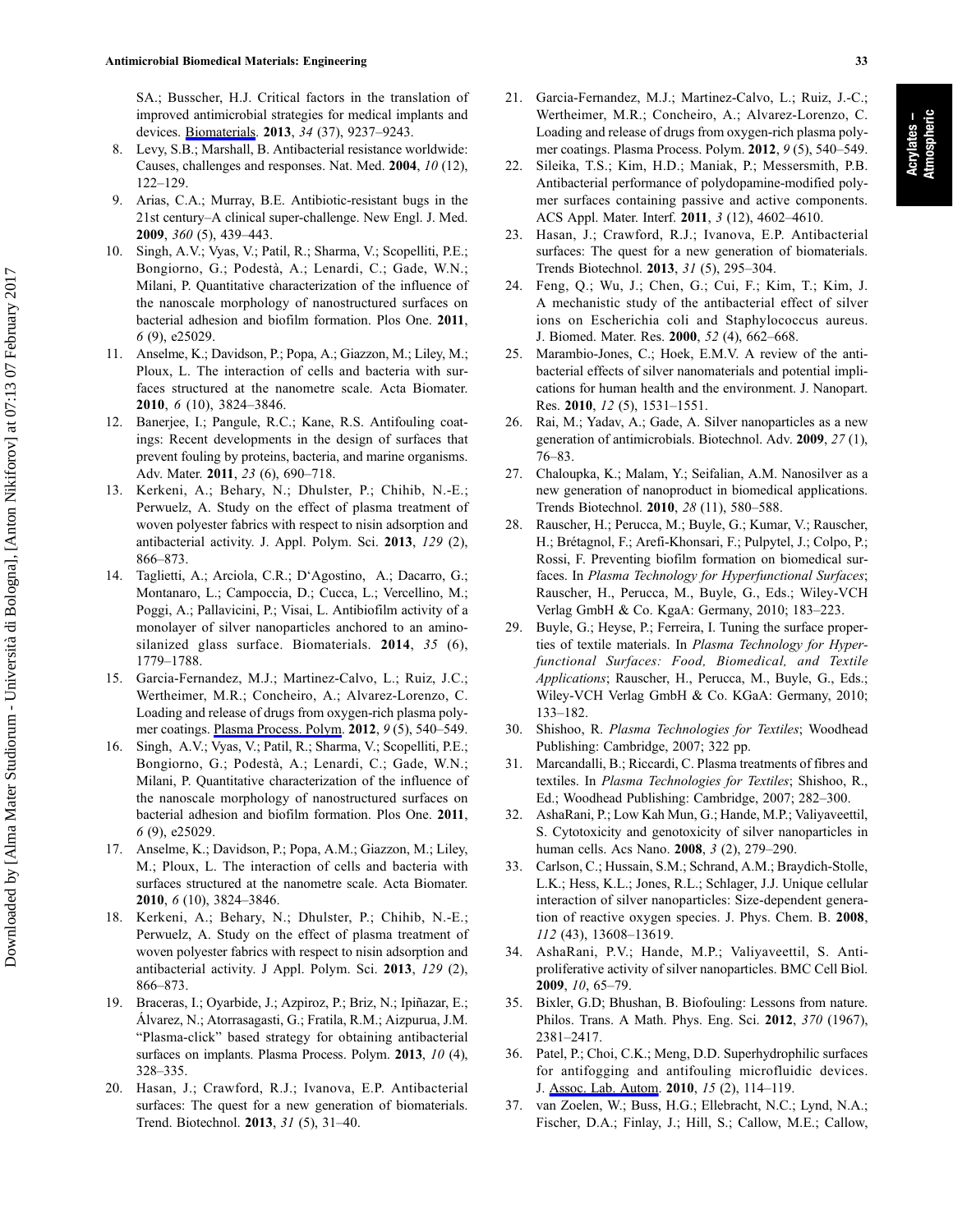<span id="page-8-0"></span>JA.; Kramer, E.J.; Zuckermann, R.N.; Segalman, R.A. Sequence of hydrophobic and hydrophilic residues in amphiphilic polymer coatings affects surface structure and marine antifouling/fouling release properties. ACS Macro Lett. 2014, 3 (4), 364–368.

- 38. Virk, R.K.; Ramaswamy, G.N.; Bourham, M.; Bures, B.L. Plasma and antimicrobial treatment of nonwoven fabrics for surgical gowns. Text. Res. J. 2004, 74 (12), 1073–1079.
- 39. Chang, Y.-B.; Tu, P.-C.; Wu, M.-W.; Hsueh, T.-H.; Hsu, S.-H. A study on chitosan modification of polyester fabrics by atmospheric pressure plasma and its antibacterial effects. Fibers Polym. 2008, 9 (3), 307–311.
- 40. Theapsak, S.; Watthanaphanit, A.; Rujiravanit, R. Preparation of chitosan-coated polyethylene packaging films by DBD plasma treatment. ACS Appl. Mater. Interf. 2012, 4 (5), 2474–2482.
- 41. Sophonvachiraporn, P.; Rujiravanit, R.; Sreethawong, T.; Tokura, S.; Chavadej, S. Surface characterization and antimicrobial activity of chitosan-deposited DBD plasma-modified woven PET surface. Plasma Chem. Plasma P. 2010, 31 (1), 233–249.
- 42. Stoleru, E.; Tsekov, Y.; Kotsilkova, R.; Ivanov, E.; Vasile, C. Mechanical behavior at nanoscale of chitosan-coated PE surface. J. Appl. Polym. Sci. 2015, 132 (31), 42344–42354.
- 43. Jampala, S.N.; Sarmadi, M.; Somers, E.B.; Wong, A.C.; Denes, F.S. Plasma-enhanced synthesis of bactericidal quaternary ammonium thin layers on stainless steel and cellulose surfaces. Langmuir 2008, 2 (16), 8583–8592.
- 44. Paul, A.J.; Bretagnol, F.; Buyle, G.; Colin, C.; Lefranc, O.; Rauscher, H. Evaluation of plasma-deposited anti-adhesive and anti-bacterial coatings on medical textiles. In Medical and Healthcare Textiles; Anand, S.C., Kennedy, J.F., Miraftab, M., Rajendran, S., Eds.; Woodhead Publishing: Cambridge, 2010; 48–54.
- 45. Malshe, P.; Mazloumpour, M.; El-Shafei, A.; Hauser, P. Functional military textile: Plasma-induced graft polymerization of dadmac for antimicrobial treatment on nylon-cotton blend fabric. Plasma Chem. Plasma P. 2012, 32 (4), 833–843.
- 46. Curtis White, W.; Bellfield, R.; Ellis, J.; Vandendaele, P. Controlling the spread of infections in hospital wards by the use of antimicrobials on medical textiles and surfaces. In Medical and Healthcare Textiles; Anand, S.C., Kennedy, J.F., Miraftab, M., Rajendran, S., Eds.; Woodhead Publishing: Cambridge, 2010; 55–75.
- 47. Karam, L.; Jama, C.; Mamede, A.-S.; Fahs, A.; Louarn, G.; Dhulster, P.; Chihib, N.-E. Study of nisin adsorption on plasma-treated polymer surfaces for setting up matrials with antibacterial properties. React. Funct. Polym. 2013, 73 (11), 1473–1479.
- 48. Duday, D.; Vreuls, C.; Moreno, M.; Frache, G.; Boscher, N.D.; Zocchi, G.; Archambeau, C.; Van De Weerdt, C.; Martial, J.; Choquet, P. Atmospheric pressure plasma modified surfaces for immobilization of antimicrobial nisin peptides. Surf. Coat. Technol. 2013, 218, 152–161.
- 49. Nithyakalyani, D.; Ramachandran, T.; Rajendran, R.; Mahalakshmi, M. Assessment of antibacterial activity of herbal finished surface modified polypropylene nonwoven fabric against bacterial pathogens of wound. J. Appl. Polym. Sci. 2013, 129 (2), 672–681.
- 50. Shahidi, S.; Aslan, N.; Ghoranneviss, M.; Korachi, M. Effect of thymol on the antibacterial efficiency of plasmatreated cotton fabric. Cellulose 2014, 21 (3), 1933–1943.
- 51. Kostić, M.; Radić, N.; Obradović, B.M.; Dimitrijević, S.; Kuraica, M.M.; Škundrić, P. Silver-loaded cotton/polyester fabric modified by dielectric barrier discharge treatment. Plasma Process. Polym. 2009, 6 (1), 58–67.
- 52. Kramar, A.; Prysiazhnyi, V.; Dojčinović, B.; Mihajlovski, K.; Obradović, B.M.; Kuraica, M.M.; Kostić, M. Antimicrobial viscose fabric prepared by treatment in DBD and subsequent deposition of silver and copper ions— Investigation of plasma aging effect. Surf. Coat. Technol. 2013, 234, 92–99.
- 53. Khanh, V.N.; Zille, A.; Oliveira, F.R.; Carneiro, N.; Souto, A.P. Effect of particle size on silver nanoparticle deposition onto dielectric barrier discharge (DBD) plasma functionalized polyamide fabric. Plasma Process. Polym. 2013, 10 (3), 285–296.
- 54. Radić, N.; Obradović, B.M.; Kostić, M.; Dojčinović, B.; Hudcová, M.; Kuraica, M.M.; Černák, M. Deposition of gold nanoparticles on polypropylene nonwoven pretreated by dielectric barrier discharge and diffuse coplanar surface barrier discharge. Plasma Chem. Plasma P. 2012, 33 (1), 201–218.
- 55. de Rancourt, Y.; Couturaud, B.; Mas, A.; Robin, J.J. Synthesis of antibacterial surfaces by plasma grafting of zinc oxide based nanocomposites onto polypropylene. J. Colloid Interf. Sci. 2013, 402, 320–326.
- 56. Gorjanc, M.; Bukošek, V.; Gorenšek, M.; Mozetič, M. CF4 plasma and silver functionalized cotton. Text. Res. J. 2010, 80, 2204–2213.
- 57. Taheri, S.; Cavallaro, A.; Christo, S.N.; Smith, L.E.; Majewski, P.; Barton, M.; Hayball, J.D.; Vasilev, K. Substrate independent silver nanoparticle based antibacterial coatings. Biomaterials 2014, 35 (16), 4601–4609.
- 58. Goreham, R.V.; Short, R.D.; Vasilev, K. Method for the generation of surface-bound nanoparticle density gradients. J. Phys. Chem. C. 2011, 115 (8), 3429–3433.
- 59. Taheri, S.; Baier, G.; Majewski, P.; Barton, M.; Förch, R.; Landfester, K.; Vasilev, K. Synthesis and surface immobilization of antibacterial hybrid silver-poly(l-lactide) nanoparticles. Nanotechnology 2014, 25 (30), 305102.
- 60. Hegemann, D.; Amberg, M.; Ritter, A.; Heuberger, M. Recent developments in Ag metallised textiles using plasma sputtering. Mater. Technol. 2009, 24 (1), 41–45.
- 61. Despax, B.; Raynaud, P. Deposition of "polysiloxane" thin films containing silver particles by an rf asymmetrical discharge. [Plasma Process. Polym](http://www.crcnetbase.com/action/showLinks?crossref=10.1002%2Fppap.200600083). 2007, 4 (2), 127–134.
- 62. Guillemot, G.; Despax, B.; Raynaud, P.; Zanna, S.; Marcus, P.; Schmitz, P.; Mercier-Bonin, M. Plasma deposition of silver nanoparticles onto stainless steel for the prevention of fungal biofilms: A case study on Saccharomyces cerevisiae. Plasma Process. Polym. 2008, 5 (3), 228–238.
- 63. Fisher, C.E.; Rider, A.; Jun Han, Z.; Kumar, S.; Levchenko, I.; Ostrikov, K. Applications and nanotoxicity of carbon nanotubes and graphene in biomedicine. J. Nanomater. 2012, 2012, 19.
- 64. Saulou, C.; Despax, B.; Raynaud, P.; Zanna, S.; Marcus, P.; Mercier-Bonin, M. Plasma deposition of organosilicon polymer thin films with embedded nanosilver for prevention of microbial adhesion. Appl. Surf. Sci. 2009, 256 (3), S35–S39.